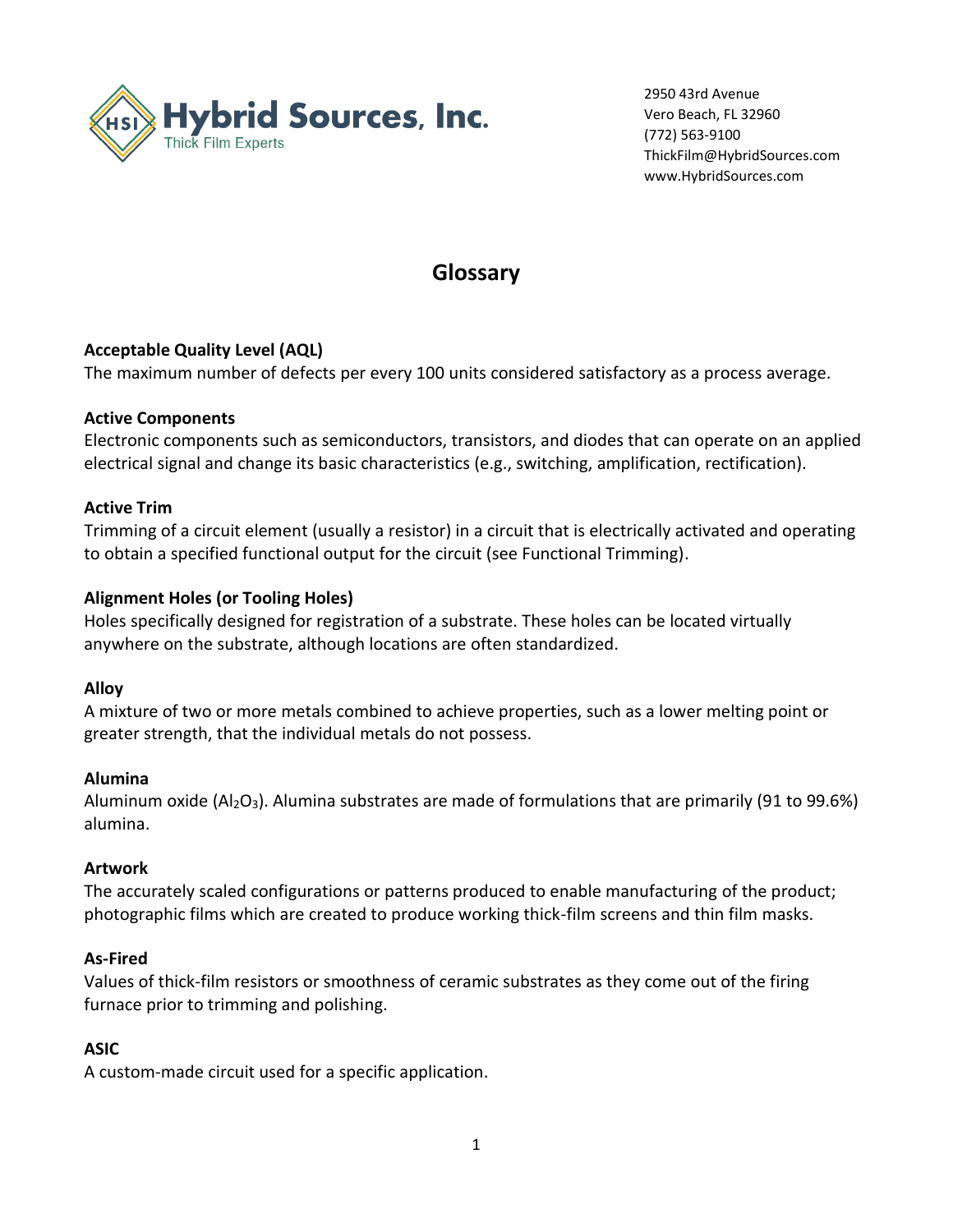## **Aspect Ratio**

The ratio between the length of a film resistor and its width, equal to the number of squares of the resistor.

### **Assembly**

A film circuit with discrete components attached.

## **Assembly Drawing**

A drawing or depiction showing all the components and interconnections mounted or soldered to the film circuit in their proper position.

## **Aqueous Cleaning**

A cleaning technique that uses water as the primary cleaning fluid.

## **Aqueous Flux**

An organic-chemical soldering flux that is soluble in water.

### **Bake Out**

Subjecting an unsealed hybrid circuit package to an elevated temperature to "bake out" moisture and unwanted gases prior to final sealing.

## **Ball Bond**

An attachment formed when an interconnecting wire with a ball-shaped end is deformed by thermocompression against a metallized pad. The bond is also designated a "Nailhead Bond" from the appearance of the flattened ball.

## **Ball Grid Array (BGA)**

A leadless surface-mountable package in which solder ball interconnects cover the bottom surface of the package in a checkboard fashion. BGAs are reflow soldered to PCBs using a mass reflow process.

### **Blind Via**

A via hole extending only to one surface of a printed circuit board.

### **Blister**

A localized swelling and separation between any of the layers of a laminated base material, or between base material and conductive foil. It is a form of delamination.

### **Bond**

An interconnection that performs a permanent electrical and/or mechanical function.

### **Bond Strength**

In wire bonding, the pull force at rupture of the bond interface measured in the unit of a gram-force.

### **Bonding Die**

Attaching the semiconductor chip to the substrate, either with an epoxy, eutectic or solder alloy.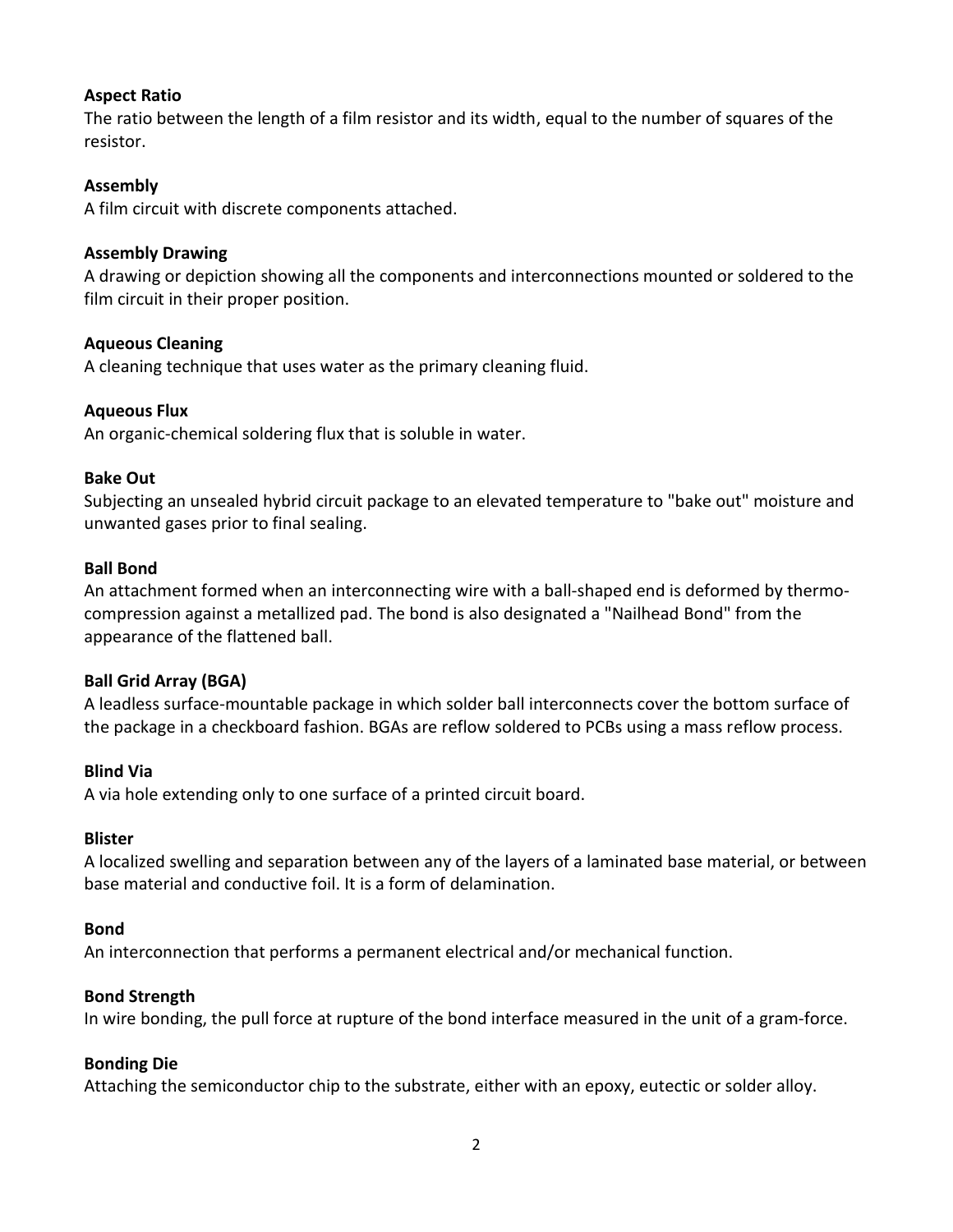### **Burn-In**

The process of stressing a device electrically (usually at an elevated temperature) for an adequate period of time to cause failure of marginal devices.

## **Camber**

The amount a substrate is warped.

## **Capillary Action**

The effect of surface tension that draws a liquid into a small opening and can impel molten solder to flow against gravity between closely-spaced solid surfaces.

## **Centrifuge**

Tests the integrity of bonds in a hybrid circuit. The centrifuge spinns the circuit at a high rate of speed to impart a high G loading in the interconnecting wire bonds and bonded elements.

## **Ceramic**

Inorganic nonmetallic material such as Alumina, Beryllia, Steatite, or Sterite, whose final characteristics are produced by subjection to high temperatures, often used in microelectronics as parts of components, substrate, or package.

### **Chip**

The uncased and normally leadless form of an electronic component part, either passive or active, discrete or integrated.

### **Chip and Wire**

A hybrid technology employing face-up bonded chip devices exclusively, interconnected to the substrate conventionally by flying wires.

## **Chip Carrier**

A special type of enclosure or package used to house semiconductors

### **Circuit**

The interconnection of a number of electrical elements and /or devices that perform a desired electrical function.

### **Co-Firing**

Processing more than one type of the thick-film paste through the firing cycle at the same time usually refers to conductors and resistors.

### **Components**

Active or passive elements, devices, integrated circuits, or functional circuits, which are built for attachment to a circuit board or substrate carrier.

### **Conductive Epoxy**

An epoxy material (polymer resin) that has been made conductive by the addition of a metal powder, usually gold or silver.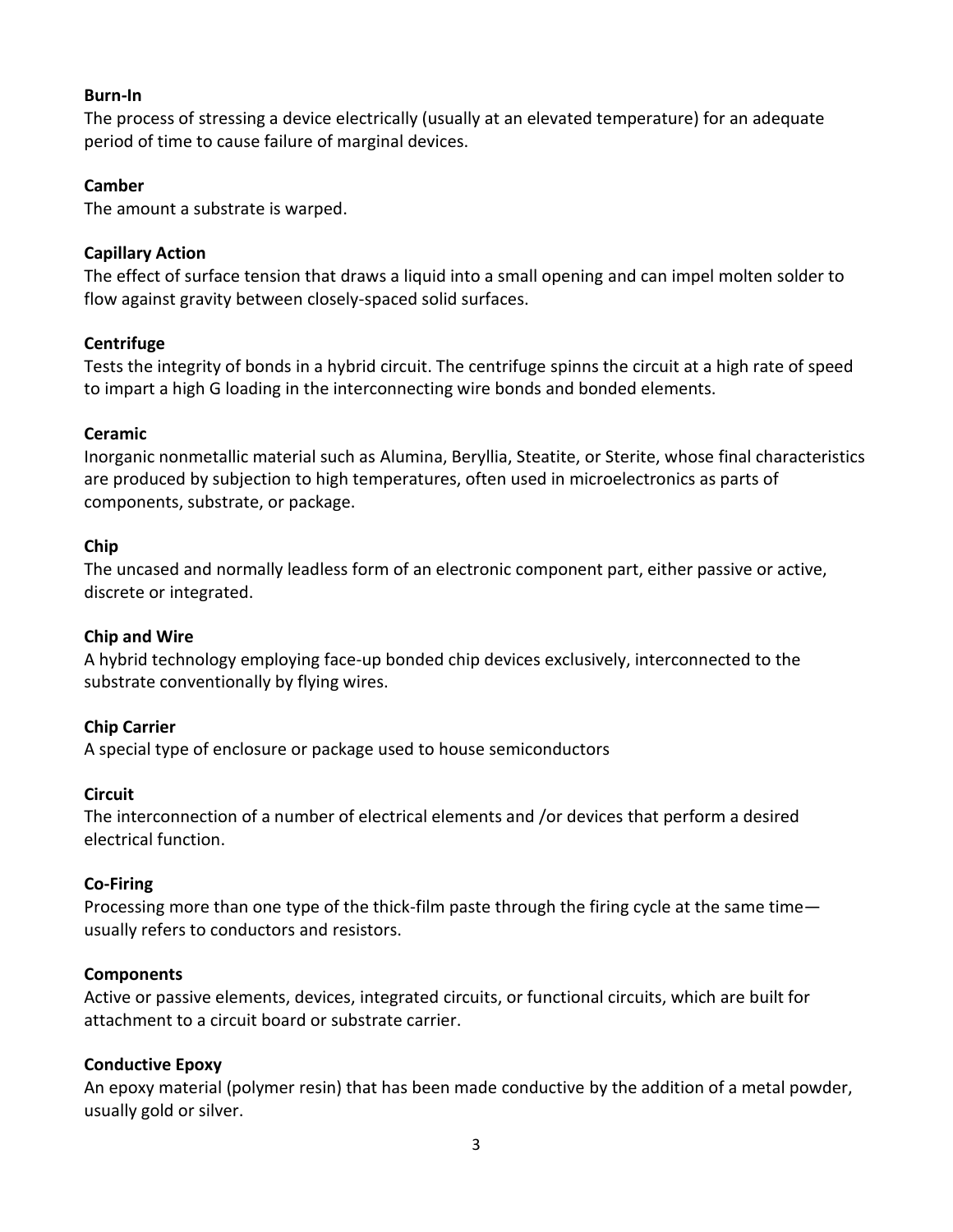## **Conductivity**

The ability of a material to conduct electricity; the reciprocal of resistivity.

## **Conductor Spacing**

The distance between adjacent conductor film edges, usually measured in mils or thousandths of an inch.

## **Conductor Width**

The width of individual conductors in a conductive film pattern, usually measured in mils or thousandths of an inch.

### **Conformal Coating**

A thin nonconductive coating, either plastic (e.g., poly-p-xylylene) or inorganic, applied to a circuit for environmental and/or mechanical protection.

## **Continuous Belt Furnace**

A firing furnace that has a continuous belt that carries the unfired substrates through the firing cycle.

### **Crossover**

Transverse crossing of metallization paths without mutual electrical contact and achieved by the deposition of an insulating layer between the conducting paths at the area of crossing. Equivalent to jumpers.

## **Crosstalk**

Signals from one line leaking into another nearby conductor because of capacitance or inductive coupling or both (e.g. owing to capacitance of a thick-film crossover).

### **Curing**

A change in the physical properties of a material via chemical reaction or by reaction to temperaturetime profile.

### **Curing Time**

The time needed to properly cure a thermosetting plastic material.

### **Cut and Strip**

An essentially obsolete method of producing artwork using a two-ply laminated plastic sheet that cuts and strips off the unwanted portion of the opaque layer from the translucent layer, leaving the designed art work configuration.

### **Definition**

The sharpness of a screen-printed pattern—the exactness with which a pattern is printed.

### **Delamination**

A separation between plies within the base material, or between the base material and the conductive foil, or both.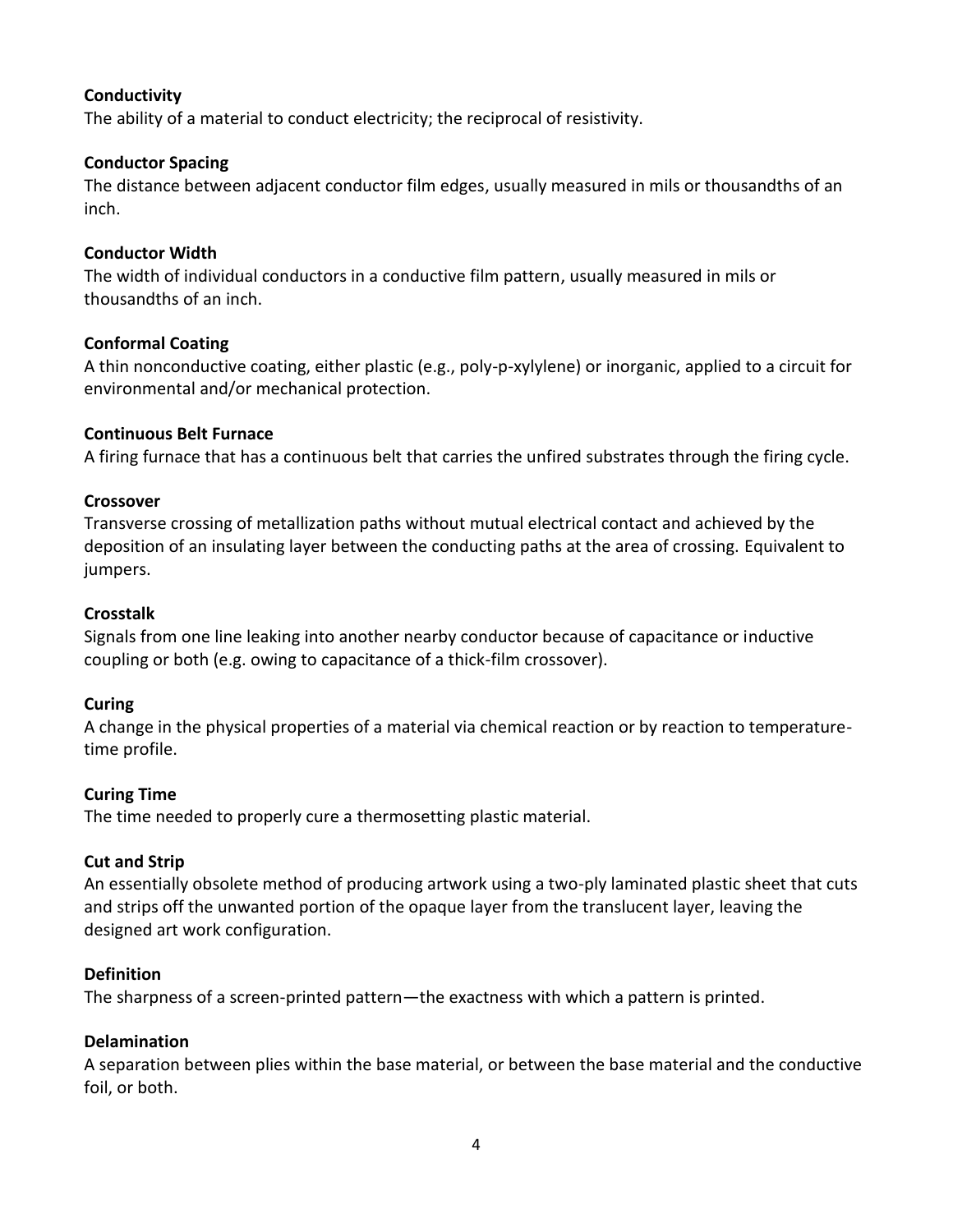## **Dendritic Growth**

The metallic growth between pads in the presence of moisture and an electrical bias.

## **Dielectric**

Materials that do not conduct electricity and that are used to make capacitors, to insulate conductors (as in crossover and multi-layered circuits), and to encapsulate circuits.

## **Dielectric Constant**

Describes a material's ability to store charge when used as a capacitor, and its value can derived from a simplified capacitor model. It is the ratio of the charge that would be stored with free space (i.e., vacuum) as the dielectric to that stored with the material as the dielectric.

## **Dielectric Layer**

A layer of dielectric material between two conductor plates.

## **Dual in Line Pack (DIP)**

A package having two rows of leads extending at right angles from the base and having standard spacings between lead and between rows of leads.

## **Encapsulate**

Sealing up or covering an element of circuit for mechanical and environmental protection.

## **Environmental Test**

A test or series of tests used to determine the sum of external influences affecting the structural, mechanical, and functional integrity of any given package or assembly.

### **Emulsion**

A stable mixture of two or more immiscible liquids held in a suspension by small percentages of emulsifiers.

### **Epoxy**

A thermosetting polymer containing the oxirane group.

### **Eutectic**

The minimum melting point of a combination of two or more materials. The eutectic temperature of an alloy is always lower than the melting point of any of its individual constituents. The eutectic temperature is the particular temperature at which the eutectic occurs. When heated, eutectic alloys transform directly from a solid to a liquid and do not show any pasty regions. For example, eutectic solder paste has a composition of 63% tin (Sn) and 37% lead (Pb), and a eutectic temperature of 183°C.

## **Failure Rate**

The rate at which devices in a given population can be expected to fail as a function of time (e.g. percent per 1,000 hours of operation).

## **Fiducial**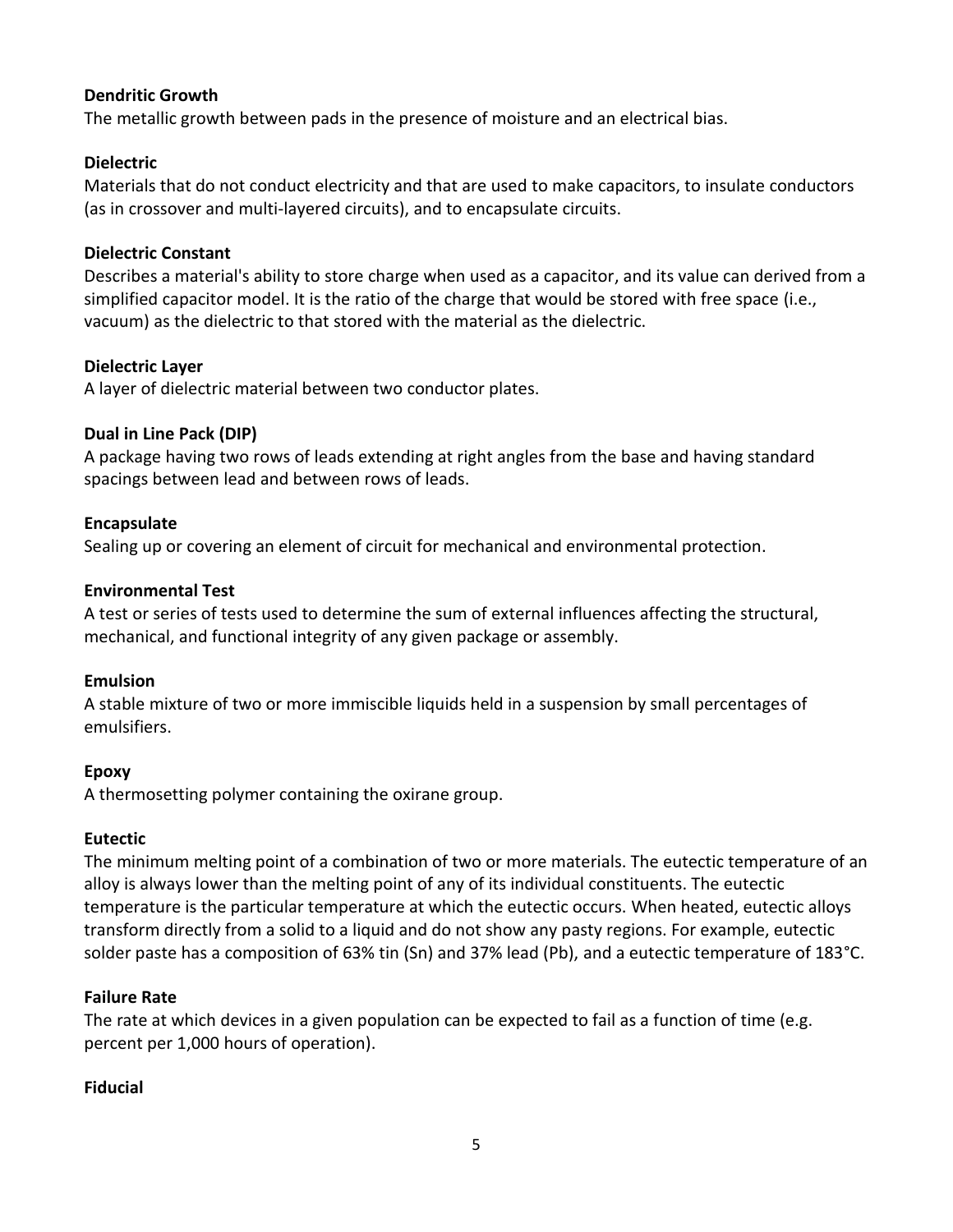A specific mark incorporated in the circuit artwork and used by machine vision to identify artwork orientation and location.

## **Fine Pitch**

Surface mount components with a lead pitch of at least 50 mils. Fine pitch more commonly refers to components with a lead pitch of 25 mils or less. These packages usually require vision assistance for accurate placement.

## **Film**

Single or multiple layers or coatings of paste material used to form various elements (resistors, capacitors, inductors) or interconnections and crossovers (conductors, insulators). Thick films are deposited by screen printing.

## **Final Seal**

The manufacturing operation that completes the enclosure of the hybrid microcircuit so that further internal processing cannot be performed without de-lidding or disassembling the package.

## **Fine Leak**

Used to determine the effectiveness of the seal in microelectronic component packages. If the package seal is damaged or defective, moisture and contaminants can enter the package freely and degrade long-term reliability. A leak in a sealed package less than 1x10<sup>-5</sup> cm<sup>3</sup>/sec at one atmosphere of differential air pressure are considered fine leak rates.

## **Fire**

The term used to describe the act of heating a thick-film circuit so that the resistors, conductors, capacitors, and other integrated elements will be transformed into their final form.

## **Fixture**

A device that interfaces the PCB to the process machine center(s).

## **Flat Pack**

An integrated circuit package with leads extending from the sides and parallel to the base.

## **Flux**

A chemically-active or physically-active formulation capable of cleaning oxides and enabling wetting of metals with solder.

## **Functional Trimming**

Trimming of a circuit element (usually resistors) on an operating circuit to set a voltage or current of the output.

## **Green**

A term used in ceramic technology meaning unfired (for example, a "green" substrate is one that has been formed, but has not been fired).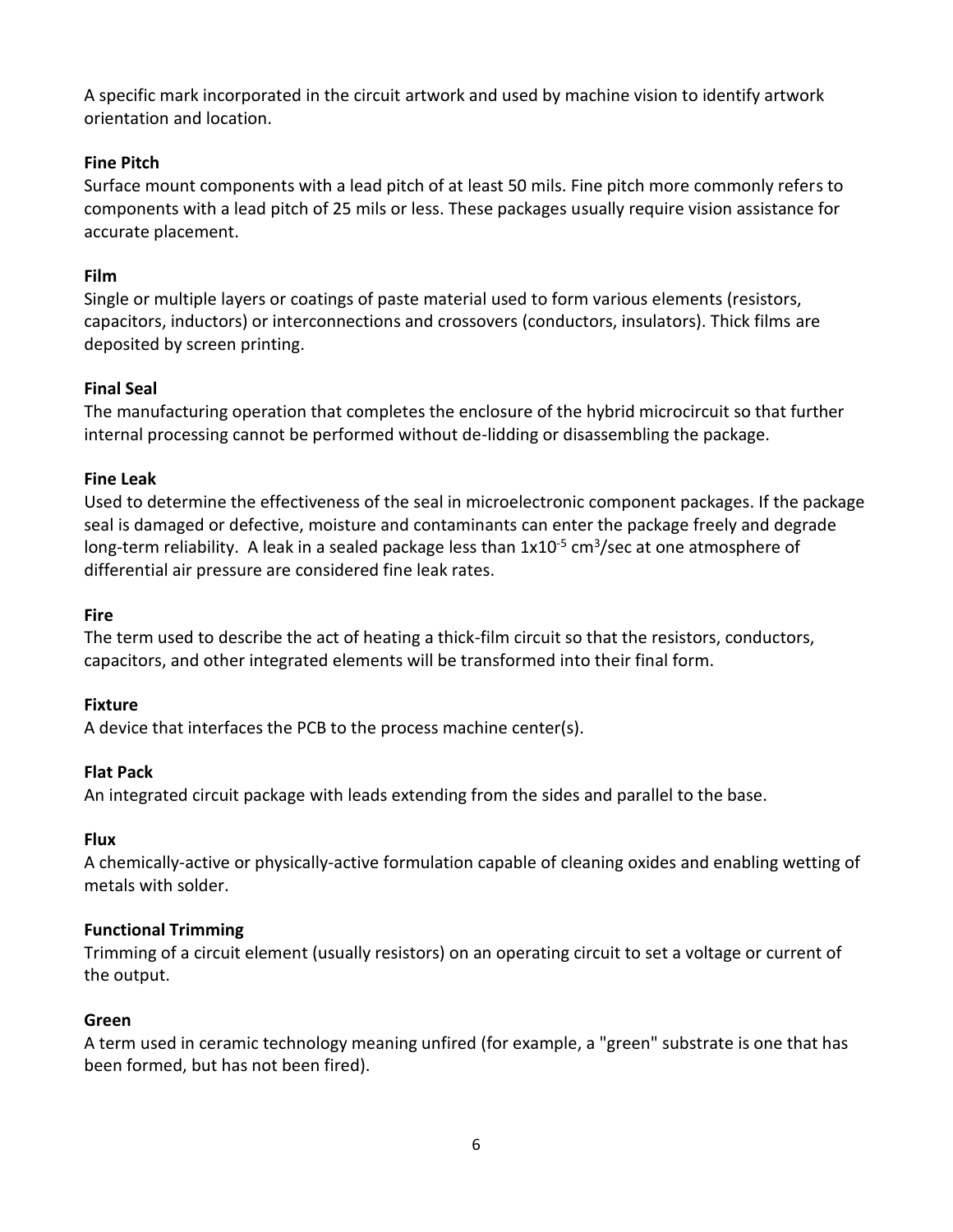## **Gross Leak**

A leak in a sealed package greater than  $10^{-5}$  cm<sup>3</sup>/sec at one atmosphere of differential air pressure.

## **Header**

The base of a hybrid circuit package that holds the leads.

## **Heat Sink**

The supporting member to which electronic components or their substrate or their package bottom are attached. This is usually a heat conductive metal with the ability to rapidly transmit heat from the generating source (component).

## **Heat Treating**

A process that uses precise heating and cooling of metals after stamping and forming in order to optimize internal stresses and spring properties.

## **Hermetic**

Sealed up so that it is gas tight. The test for hermeticity is to observe leak rates when placed in a vacuum. A plastic encapsulation cannot be hermetic by definition because there is no internal volume of gas to escape.

## **Hot Gas Reflow**

A solder reflow process that uses a heated gas, including air, as the mode of heat transfer.

## **Hot Spot**

A small area on a circuit that is unable to dissipate the generated heat and therefore operates at an elevated temperature above the surrounding area.

### **Hybrid Circuit**

A microcircuit consisting of elements which are a combination of the film circuit type and the semiconductor circuit type or a combination of one or both of these types and may include discrete add-on components.

### **Hybrid Microelectronics**

The entire body of electronic art which is connected with or applied to the realization of electronic systems using hybrid circuit technology.

## **Infant Mortality (Early Failures)**

The time during which circuits are failing at a decreasing rate (during the first few hundred hours of operation).

### **Ink**

Synonymous with "composition" and "paste" when relating to screenable thick-film materials, usually consisting of glass frit, metals, metal oxide, and solvents.

## **Insulation Resistance (IR)**

The resistance to current flow when a potential is applied (IR is typically measured in megohms).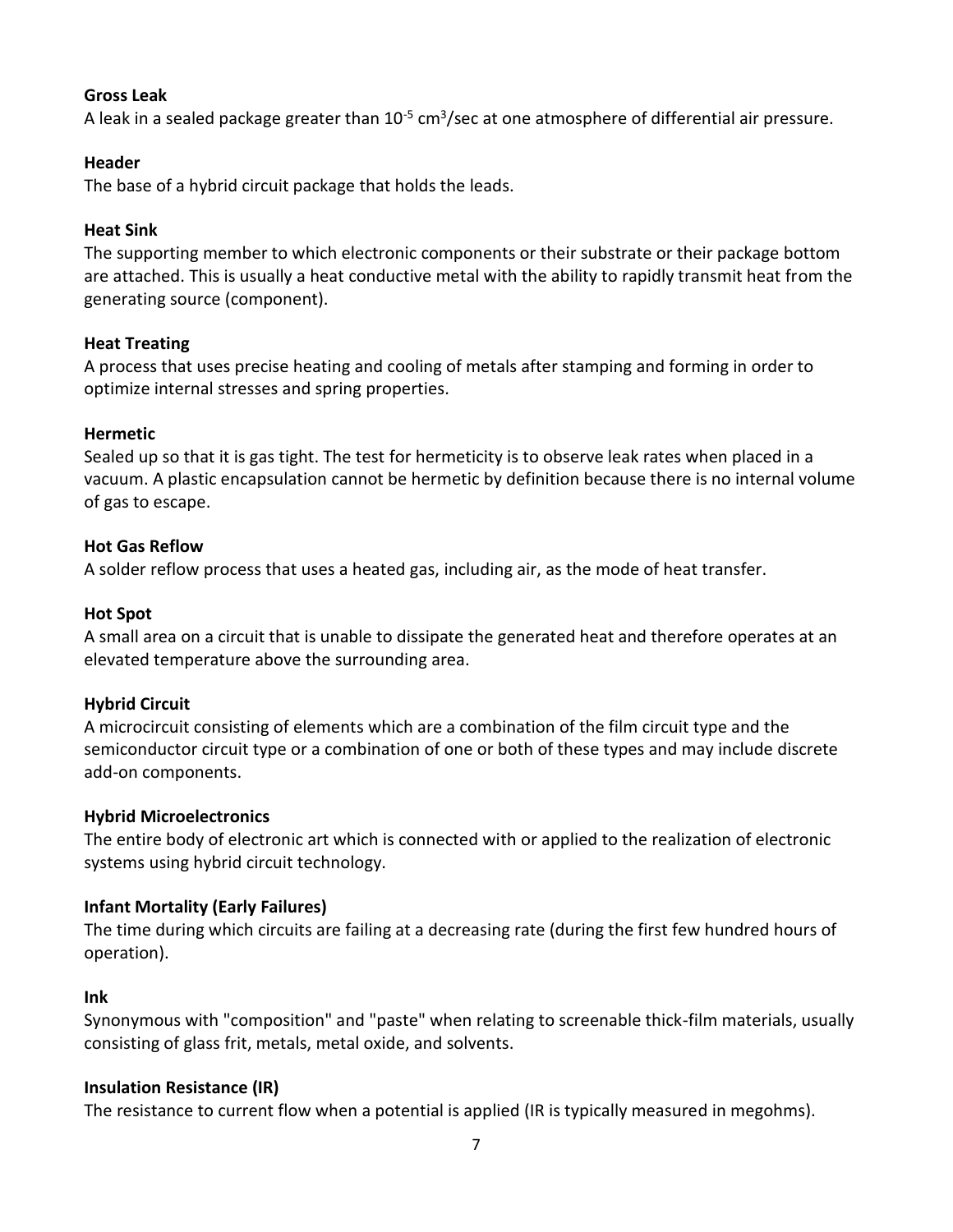## **Insulators**

A class of materials that do not conduct electricity and are characterized by high resistivity.

## **Kerf**

The slit or channel cut in a resistor during trimming by laser beam or abrasive jet.

## **L-Cut**

A trim notch in a film resistor that is created by the cut starting perpendicular to the resistor length and turning 90 degrees to complete the trim parallel to the resistor axis thereby creating an L-shaped cut.

## **Laminar Flow**

A constant and directional flow of filtered air across a clean workbench. The flow is usually parallel to the surface of the bench.

## **Laminate**

A stack of prepregs with copper foils on either surface after lamination during PCB fabrication.

### **Lamination**

A heat and pressure cycle used to consolidate a stack of prepregs into a solid block. The term also refers to the consolidation of a stack of laminates (with circuitry) to form a PCB. Lamination is referred to as the C-stage in PCB fabrication.

## **Lands**

Widened conductor areas on the major substrate used as attachment points for wire bonds or the bonding of chip devices.

### **Laser Trim**

The adjustment (upward) of a film resistor value by applying intense localized heat from a focused laser source to vaporize material.

### **Layout**

The scale depiction (drawing) in two dimensions of all conductors, resistors and other circuit elements to be fabricated as a film substrate.

### **LCC**

Leadless Chip Carrier.

### **Lead Pitch**

The sum of the lead width and lead spacing. Typically stated as the distance between the center of one lead to the center of an adjacent lead.

### **Life Drift**

The change in either absolute level or slope of a circuit element under load. Rated as a percentage change from the original value per 1,000 hours of life.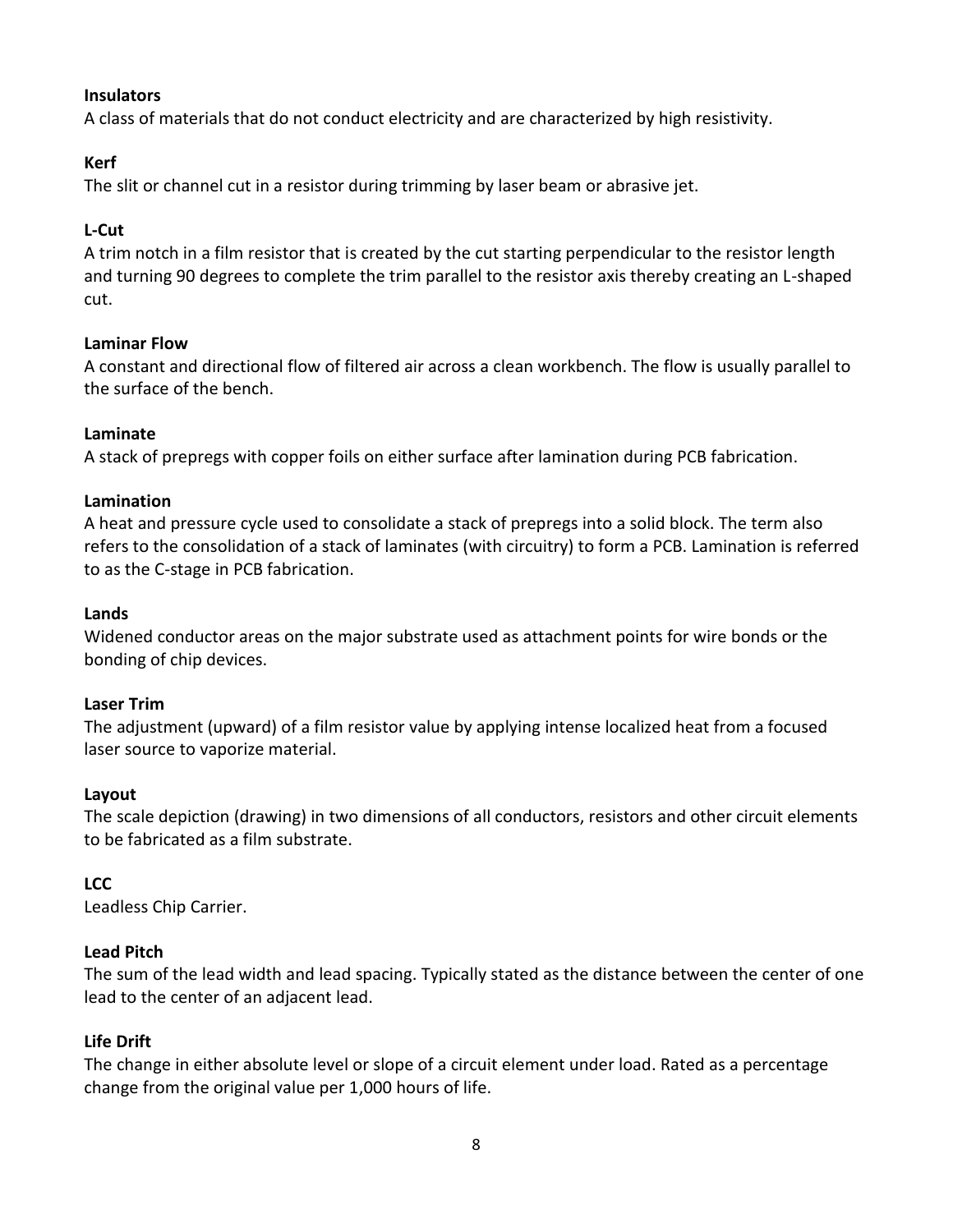## **Life Test**

Test of a component or circuit under load over the rated life of the device.

### **Mask**

The photographic positive (or negative) that serves as the master for making thick-film screens.

## **Mesh Size**

The number of openings per inch in a screen. A 325 mesh screen has 325 openings per linear inch, or 105,625 openings per square inch.

## **Metallization**

A film pattern (single or multi-layer) of conductive material deposited on a substrate to interconnect electronic components, or the metal film on the bonding area of a substrate which becomes a part of the bond and performs both an electrical and a mechanical function.

## **Metal to Glass Seal (or glass-to-metal seal)**

An insulating seal made between a package lead and the metal package by forming a glass bond to oxide layers on both metal parts. in this seal, the glass has a coefficient of expansion that closely matches the metal parts.

## **Microcircuit**

A small circuit (hybrid or monolithic) with a relatively high equivalent circuit element density, which is considered a single component on (hybrid) or with (monolithic) a single substrate to perform an electronic circuit function. This excludes print wiring boards, circuit card assemblies, and modules composed exclusively of discrete electronic parts.

### **Microelectronics**

The area of electronic technology associated with or applied to the realization of electronic systems from extremely small electronic parts of elements.

### **Micron**

One millionth of a meter, and another term for micrometer.

### **Migration**

An undesirable phenomenon whereby metal ions, notably silver, are transmitted through another metal, or across an insulated surface, in presence of moisture and an electrical potential.

### **MTBF**

Acronym for Mean Time Between Failures applied statistically to reliability studies.

## **Multilayer Board**

A substrate that uses more than two layers for conductor routing. Plated via holes are used to connect the internal layers to the outer layers.

## **Multilayer Ceramic**

A stack of alternating metallic and ceramic layers with vias interconnecting them.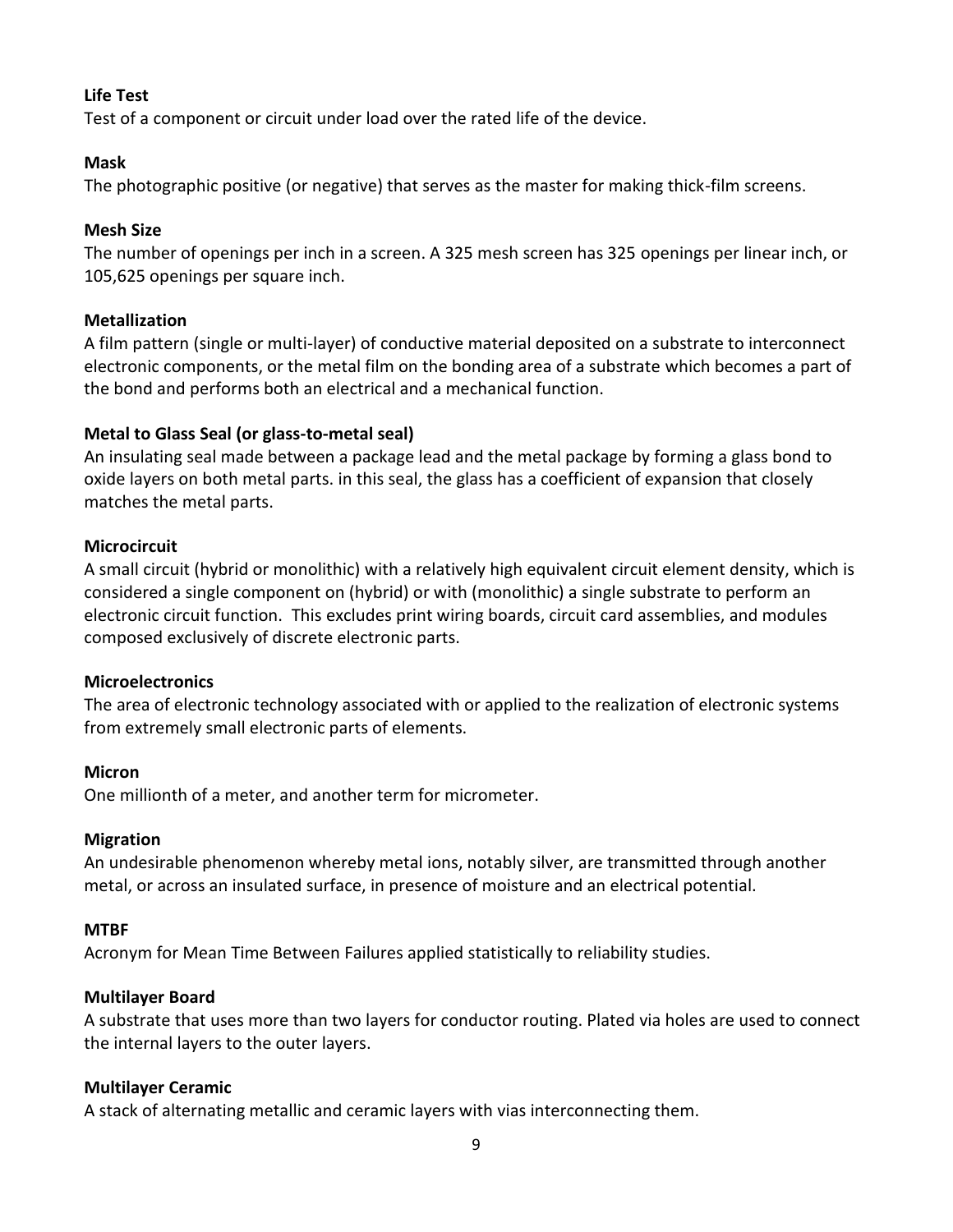## **Multilayer Ceramic Capacitor**

A Miniature ceramic capacitor manufactured by paralleling several thin layers of ceramic. The assembly is fired after the individual layers have been electroded and assembled.

#### **Multilayer Substrates**

Substrates that have buried conductors so that complex circuitry can be handled. Assembled using processes similar to those used in multi-layer ceramic capacitors.

#### **Nominal Resistance Value**

The specified resistance value of the resistor at its rated load.

#### **Nonconductive Epoxy**

An epoxy material (polymer resin), either without a filler or with a ceramic powder filler added for increasing thermal conductivity and improving thixotropic properties. Nonconductive epoxy adhesives are used in chip to substrate bonds where electrical conductivity to the bottom of the chip is unnecessary or in substrate-to-package bonding.

### **Ohms/Square**

The unit of sheet resistance, or more properly, of sheet resistivity.

#### **Outgassing**

The gaseous emission or de-aeration from a PCB or solder joint.

#### **Overcoat**

A thin film of insulating material, either plastic or inorganic (e.g., glass or silicon nitride) applied over integral circuit elements for the purposes of mechanical protection and prevention of contamination.

#### **Overglaze**

A glass coating that is over another component or element, normally for physical protection or electrical isolation purposes.

#### **Overlap**

The contact area between a film resistor and a film conductor.

#### **Package**

The container for an electronic component(s) with terminals to provide electrical access to the outside of the container. In addition, the container usually provides environmental protection (hermeticity), and a defined form factor.

#### **Package Cap**

The cup-like cover that encloses the package in the final sealing operation.

#### **Package Lid**

A flat cover plate that is used to seal a package cavity.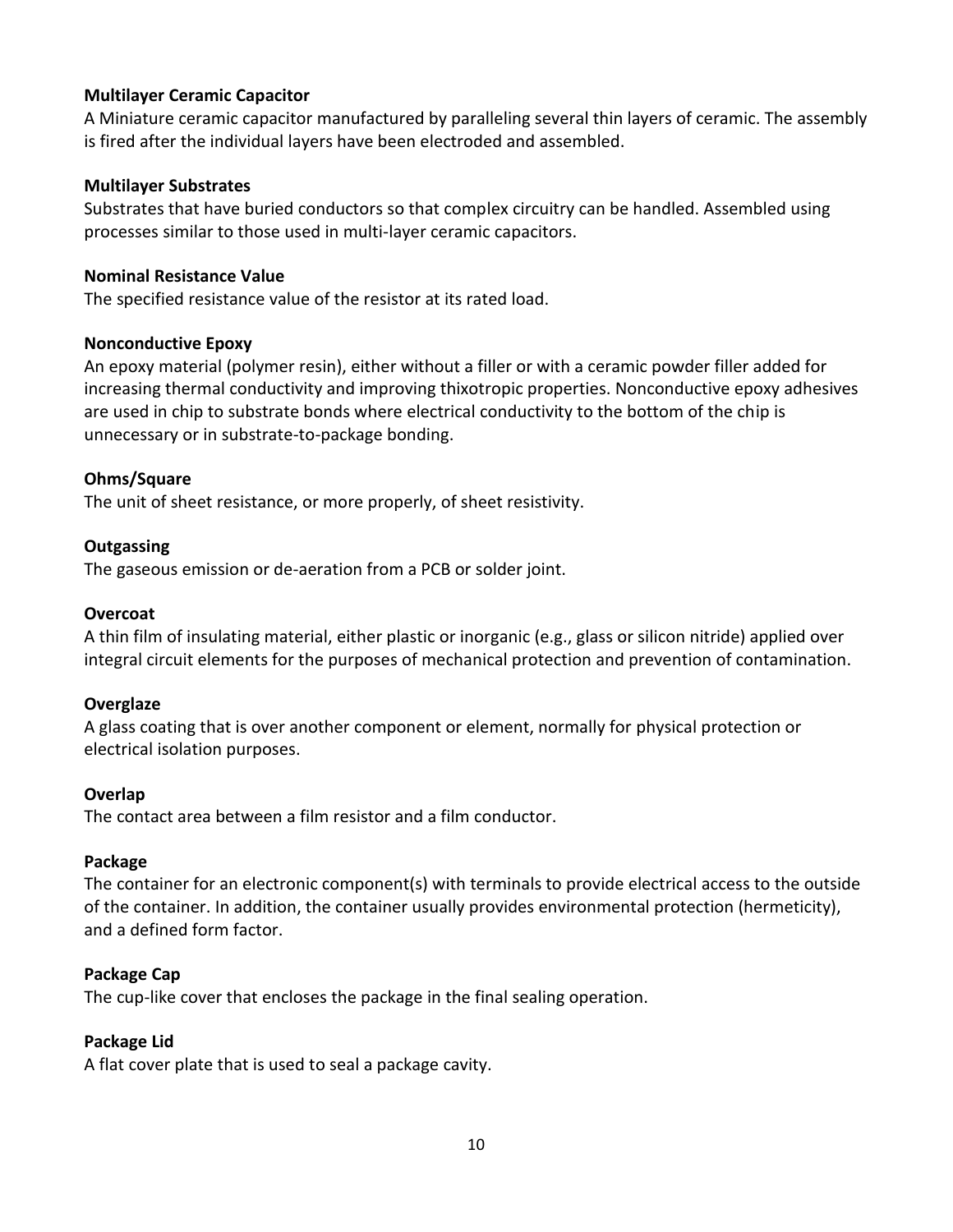## **Pad**

A metallized area on the surface of an active substrate as an integral portion of the conductive interconnection pattern to which bonds or test probes may be applied.

### **Passivation**

The formation of an insulating layer directly over a circuit or circuit element to protect the surface from contaminants, moisture, or particles.

## **Passive Components (Elements)**

One of two types of electrical components. A passive component is an electronic component which only receives energy, which it can either dissipate, absorb or store in an electric field or a magnetic field. Passive elements do not need electrical power to operate. Elements such as resistors, capacitors, and inductors are passive components. Active components form the second category of components; they supply energy to a circuit.

## **Paste**

Synonymous with "composition" and "ink" when relating to screenable thick-film materials

## **Paste Blending**

Mixing a resistor paste of different ohms/square value to create a third value in between those of the two original materials.

### **Paste Soldering**

Finely divided particles of solder suspended in a flux paste that forms connections to solderable components. Applied by screening on to a film circuit and reflowing.

### **Pattern**

The outline of a collection of circuit conductors and resistors that defines the area to be covered by the material on a film circuit substrate.

### **Peak Firing Temperature**

The maximum temperature seen by the resistor or conductor paste in the firing cycle as defined by the firing profile.

### **Percent Defective Allowable (PDA)**

The maximum observed percent defective that permits the lot to be accepted after the specified 100% test.

### **Pinhole**

Small holes occurring as imperfections which penetrate entirely through film elements, such as metallization films or dielectric films

## **Plastic Encapsulation**

Environmental protection of a completed circuitry embedding it in a plastic such as epoxy or silicone.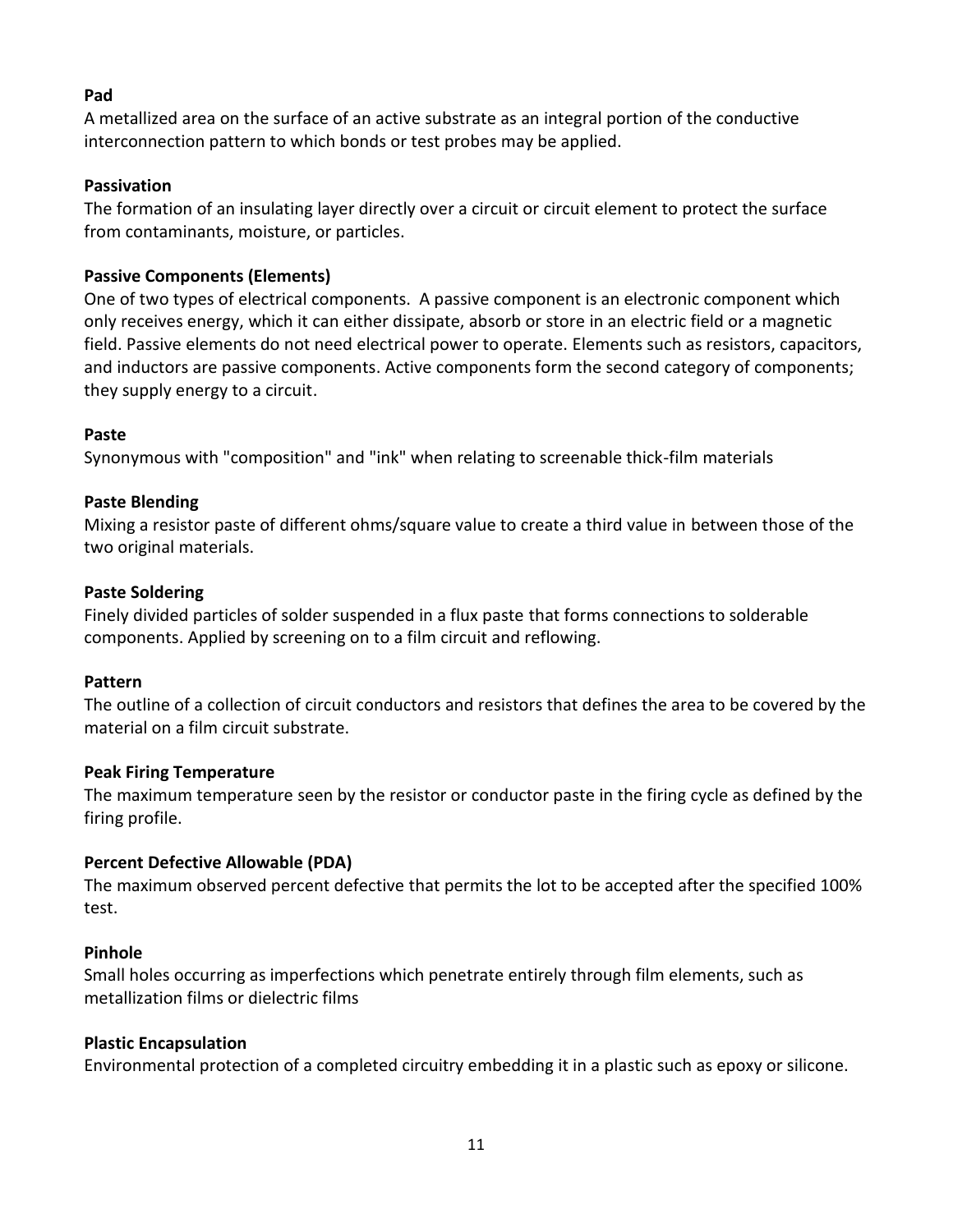## **Plastic Shell**

A thin plastic cup or box used to enclose an electronic circuit for environmental protection or used as a means to confine the plastic encapsulant used to embed the circuit.

## **Potting**

Encapsulating of a circuit in plastic.

## **Power Density**

The amount of power dissipated from a film resistor through the substrate. Measured in W/in<sup>2</sup>.

### **Power Dissipation**

The dispersion of the heat generated from a film circuit when a current flows through it.

### **Prepregs**

Composite materials such as carbon, graphite, or glass fibers that are "pre-impregnated" with resins and then cured. The term "prepreg" is in fact an abbreviation for "pre-impregnated," which indicates the material has been pre-reinforced.

## **Preseal Visual**

The process of visual inspection of a completed hybrid circuit assembly for defects prior to sealing the package.

### **Print and Fire**

A term sometimes used to indicate steps in the thick-film process wherein the ink is printed on a substrate and is fired.

### **Printing Parameters**

The conditions that affect the screening operation such as off-contact spacing, squeegee speed, squeegee pressure, etc.

### **Production Lot**

Hybrid microcircuits manufactured on the same production line(s) by means of the same production's techniques, materials, controls, and design. The production lot is usually date coded to permit control and traceability required for maintenance of reliability programs.

### **Purple Plague**

One of several gold-aluminum compounds formed when bonding gold to aluminum and activated by re-exposure to moisture and elevated temperature (<340 deg. C). Purple plague is purplish in color and is very brittle, potentially leading to time-based failure of the bonds. Its growth is highly enhanced by the presence of silicon to form ternary compounds.

### **Reflow**

The application of heat to a surface containing a thin deposit of a low-melting-point metal or alloy (e.g., solder paste), resulting in the melting of the deposit followed by solidification.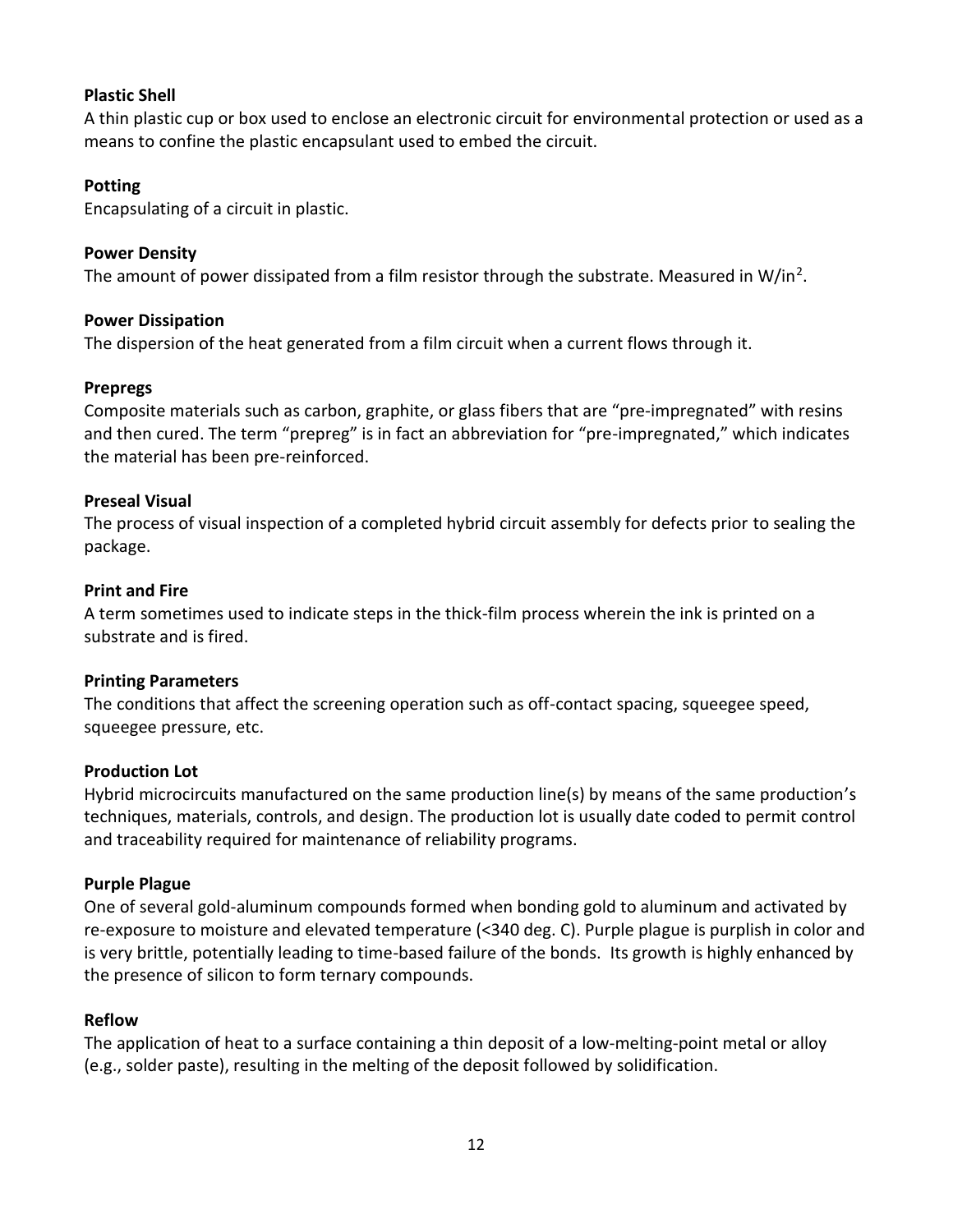## **Reflow Soldering**

Soldering technique involving the application of solder prior to the actual joining. To solder, the parts are joined and heated, causing the solder to re-melt, or re-flow.

## **Registration**

The alignment of a circuit pattern on a substrate.

## **Registration Marks**

The marks used for aligning successive processing masks.

### **Resistor Drift**

The change in resistance of a resistor through aging and usually rated as percent change per 1,000 hours.

### **Resistor Geometry**

The film resistor outline (see Aspect Ratio).

### **Resistor Overlap**

The contact area between a film resistor and a film conductor

#### **Resistor Paste Calibration**

The characterization of a resistor paste for resistivity, TCR and other parameters by screening and firing a test pattern using the paste and recording the results.

### **Schematic**

Diagram in symbolic form of a functional electronic circuit.

### **Scored Substrate**

A substrate that has been scribed with a thin cut at the break-lines.

#### **Screen**

A network of metal or fabric strands, mounted on a frame, and upon which the film circuit patterns and configurations are superimposed by photographic means.

### **Screen Deposition**

The laying down of a circuit pattern on a substrate using the silk-screening technique.

#### **Screening**

The process whereby the desired film circuit patterns are transferred to the surface of the substrate by forcing paste through the open areas of a screen using the wiping action of a soft squeegee.

### **Scribe Line**

A series of laser pulses (normally 4-6 mils apart), typically 35-50% of substrate thickness. Allows for multi-up arrays that are easily snapped into single devices after processing. Tolerance after snapping is typically ±3 mils.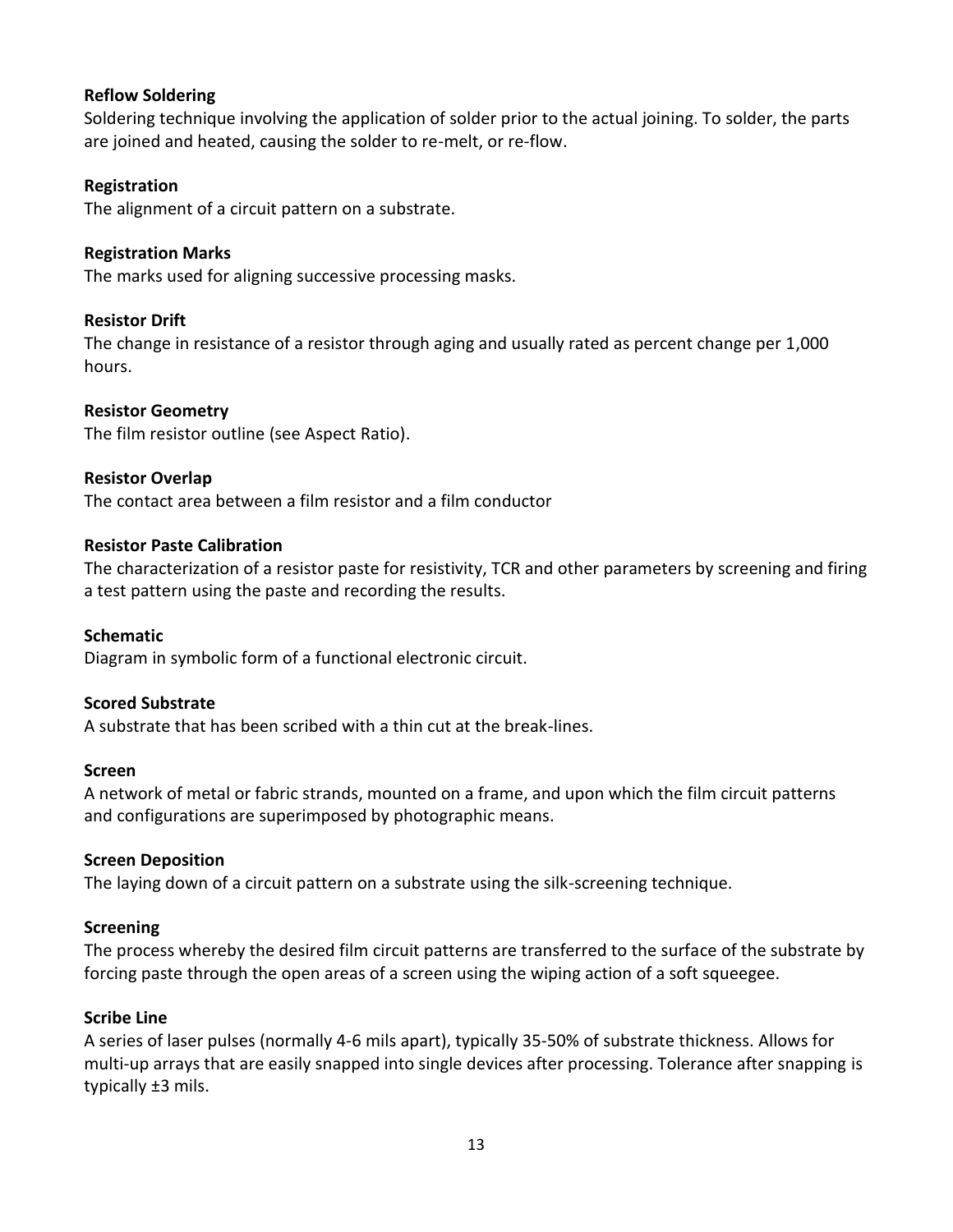### **Serpentine Cut**

A trim cut in a film resistor that follows a serpentine or wiggly pattern to effectively increase the resistor length and increase resistance.

### **Sheet Resistance**

The electrical resistance of a thin sheet of a material with uniform thickness as measured across opposite sides of a unit square pattern. Expressed in ohms/square.

## **Silk Screen**

A screen of a closely woven silk mesh stretched over a frame and used to hold an emulsion outlining a circuit pattern and used in screen printing of film circuits. Used generically to describe any screen (stainless-steel or nylon) used for screen printing.

## **Solder Dam**

A dielectric composition screened across a conductor to limit molten solder from spreading further onto solderable conductors.

## **Solderability**

The ability of a conductor to be wetted by solder and form a strong bond with the solder.

### **Soldering**

The process of joining metals by fusion and solidification of an adherent alloy having a melting point below about 400 degrees F.

### **Squeegee**

The part of a screen printer that pushes the composition across the screen and through the mesh onto the substrate.

### **Stainless Steel Screen**

A stainless steel mesh screen stretched across a frame and used to support a circuit pattern defined by an emulsion bonded to the mesh.

### **Step and Repeat**

A process wherein the conductor or resistor pattern is repeated many times in evenly-spaced rows onto a single film or substrate.

### **Tantalum Capacitor**

Capacitors that utilize a thin tantalum oxide layer as the dielectric material.

## **Temperature Coefficient of Capacitance (TCC)**

The amount of capacitance change in a capacitor over a temperature range. Expressed as the average change over a certain temperature range in ppm/degree C.

## **Temperature Coefficient of Resistance (TCR)**

The amount of resistance change in a resistor (or resistor material) with temperature. Expressed as the average change over a certain temperature range in ppm/degree C.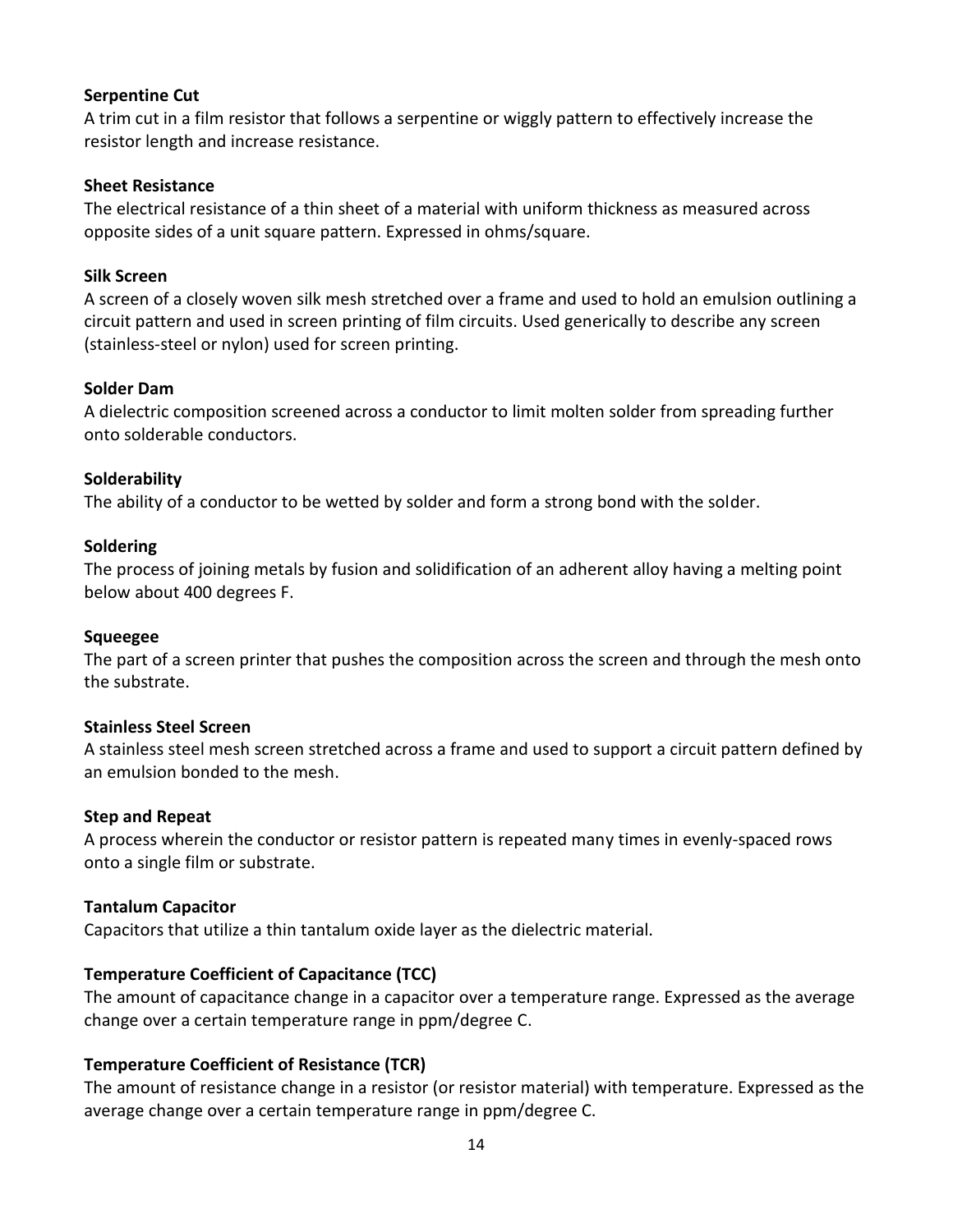## **Temperature Cycling**

An environmental test where the device under test is subjected to several temperature changes from a low temperature to a high temperature over a certain period of time.

### **Thermal Conductivity**

The rate with which a material is capable of transferring a given amount of heat.

## **Thermal Shock**

A condition whereby devices are subjected alternately to extreme heat and extreme cold; used to screen out processing defects.

## **Thermocompression Bonding**

A process involving the use of pressure and temperature to join two materials by inter-diffusion across the boundary.

## **Thermocouple**

A sensor made of two dissimilar metals which, when heated, generate a small DC voltage used in temperature measurements.

## **Thermoplastic**

Polymer materials that can be repeatedly melted without significant change in their properties.

### **Thick Film**

A film deposited by screen printing "paste" and subsequent firing at high temperature to fuse the paste into its final form.

### **Thick Film Hybrid Circuit**

A hybrid microcircuit that has components, usually chip devices, added to a thick-film network to perform an electrical function.

### **Thick-Film Technology**

The technology whereby electrical networks or elements are formed by applying a coating of semiliquid paste through a screen or mask in a selective pattern on a supporting substrate material and then fired.

### **Thin Film**

A thin film (usually less than 100 nm thickness) is one that the metallic film is deposited onto a substrate by an accretion process such as vacuum evaporation, or pyrolytic decomposition, or sputtering.

## **Top Hat Resistors**

Film resistors having a projection on one side allowing a notch to be cut into the center of the projection to form a serpentine resistor and thereby increase resistivity.

## **Tracking**

Two similar elements on the same circuit that change values with temperature in close harmony are